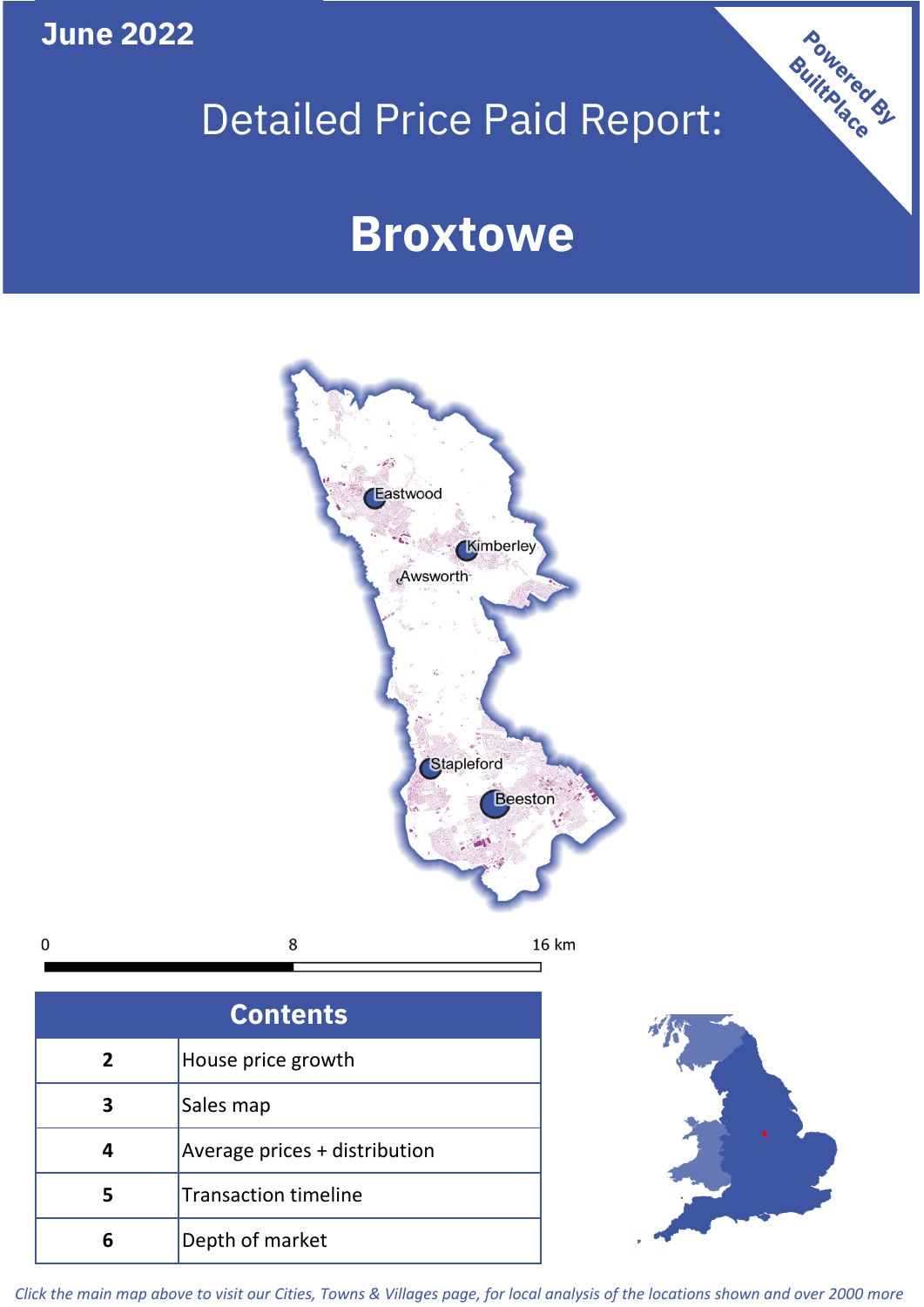# **Headline Data**

|                     | <b>Current level</b> | 3 month  | <b>Annual</b> | '5 year  | 10 year |
|---------------------|----------------------|----------|---------------|----------|---------|
| <b>House prices</b> | £226,474             | 1.5%     | 7.0%          | 35.5%    | 70.1%   |
| <b>Transactions</b> | 1,747                | $-9.0\%$ | 17.7%         | $-10.0%$ | 23.8%   |

# **House Price Growth (April 2022 data)**

#### *Annual Change in House Prices*



House prices in Broxtowe grew by 7.0% in the 12 months to April 2022 (based on 3-month smoothed data). By comparison national house prices grew by 10.7% and prices in the East Midlands grew by 11.6% over the same period.

Broxtowe house prices are now 48.1% above their previous peak in 2007, compared to +50.1% for the East Midlands and +52.9% across England.



#### *Year-To-Date Change in House Prices, December to April*

Local prices have grown by 3.2% in 2022 so far, compared to growth of 4.8% over the same period last year.

#### *Source: OS OpenData; UK House Price Index (Contains HM Land Registry data © Crown copyright)*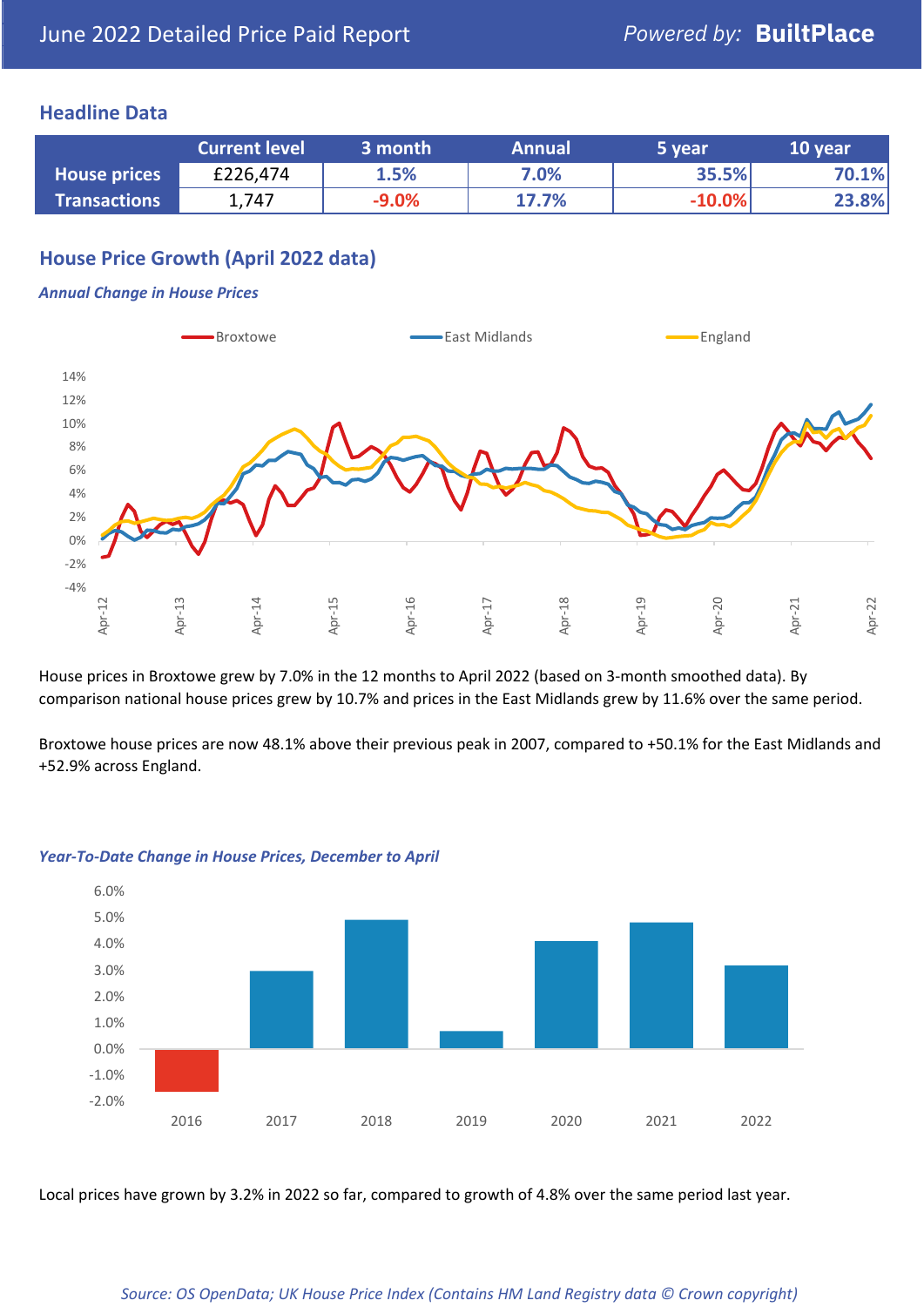# **House Price Map**

*12 months to April 2022*



*Each point is one postcode, coloured by the average value relative to all sales in this local authority (price bands are LA-specific quintiles).*

# **Map Key**

| Min      | <b>Max</b> |                            |
|----------|------------|----------------------------|
| Up to    | £154,000   | 1st quintile / lowest 20%  |
| £154,000 | £188,000   | 2nd quintile               |
| £188,000 | £233,000   | 3rd quintile               |
| £233,000 | £296,000   | 4th quintile               |
| £296,000 | and over   | 5th quintile / highest 20% |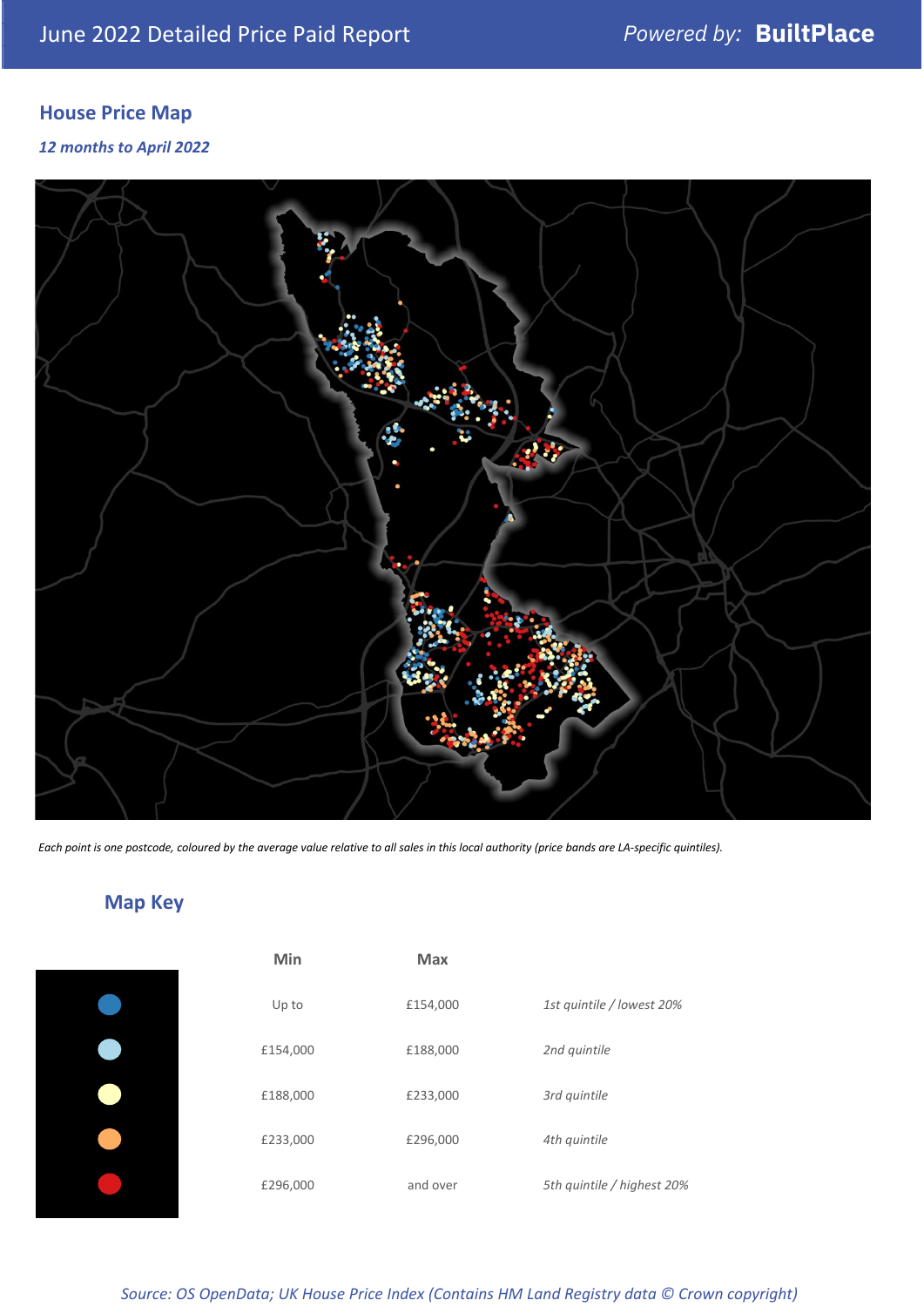# **Average House Price by Property Type**

### *12 months to April 2022*



|                 | <b>New</b> | <b>Second hand</b> |  |  |
|-----------------|------------|--------------------|--|--|
| <b>Flat</b>     | £188,245   | £122,227           |  |  |
| <b>Terraced</b> | £176,395   | £165,154           |  |  |
| Semi-detached   | £221,662   | £214,543           |  |  |
| <b>Detached</b> | £249,380   | £323,732           |  |  |

**House Price Distribution by Year**

*All properties, by price band and calendar year (2020 = year to date)*

|                    | 1997 | 2002 | 2007 | 2012 | 2017 | 2019 | 2020 |
|--------------------|------|------|------|------|------|------|------|
| <b>Under £100k</b> | 93%  | 64%  | 14%  | 20%  | 10%  | 4%   | 6%   |
| £100-200k          | 6%   | 31%  | 67%  | 64%  | 60%  | 42%  | 39%  |
| £200-300k          | 0%   | 4%   | 15%  | 14%  | 21%  | 34%  | 33%  |
| £300-400k          | 0%   | 1%   | 2%   | 2%   | 7%   | 13%  | 15%  |
| £400-500k          | 0%   | 0%   | 1%   | 0%   | 1%   | 3%   | 3%   |
| <b>£500k-1m</b>    | 0%   | 0%   | 1%   | 1%   | 1%   | 3%   | 3%   |
| £1-2m              | 0%   | 0%   | 0%   | 0%   | 0%   | 0%   | 0%   |
| <b>Over £2m</b>    | 0%   | 0%   | 0%   | 0%   | 0%   | 0%   | 0%   |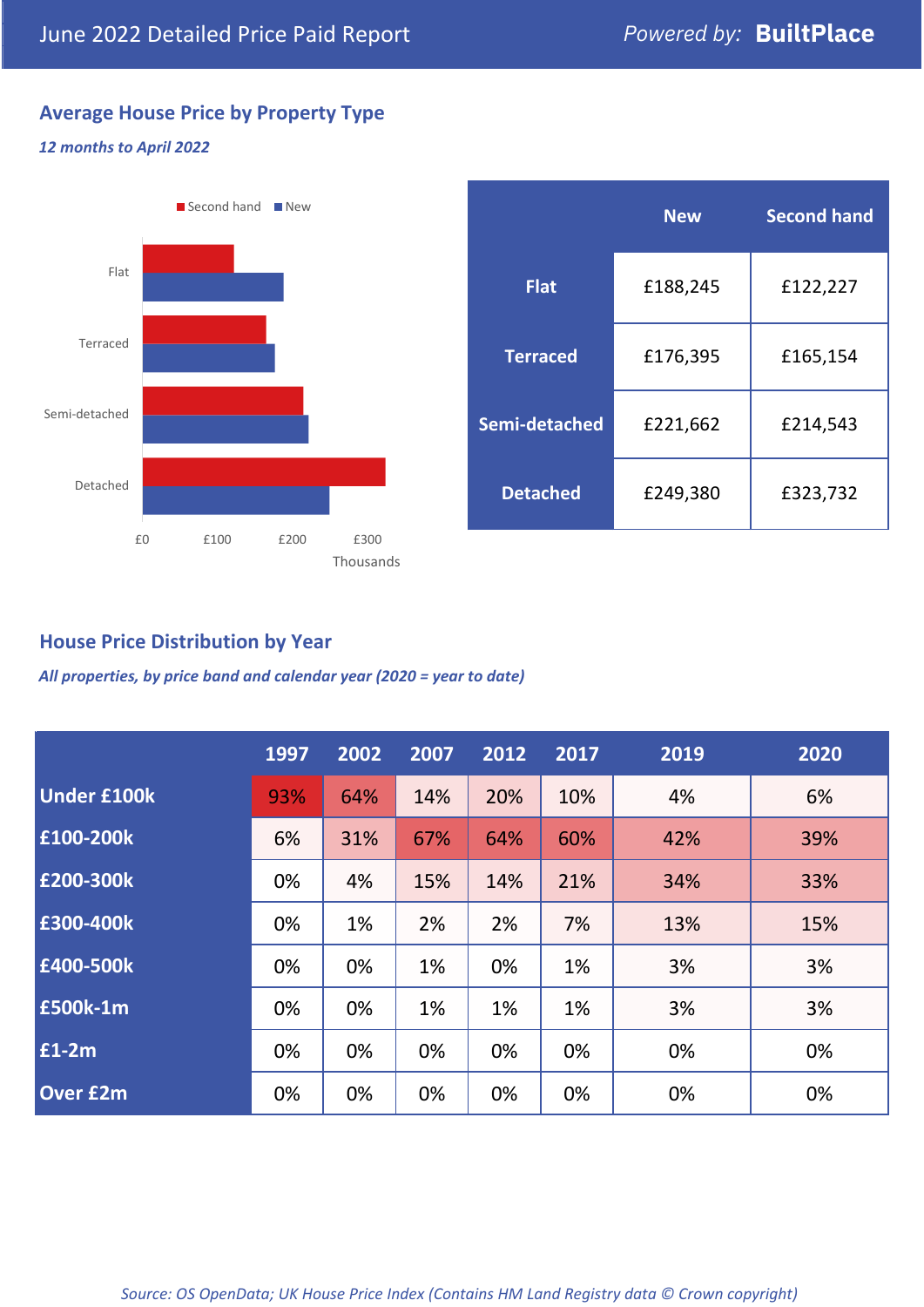# **Transactions (February 2022 data)**

*Annual Transactions, Indexed (2001-05 average = 100)*



There were 1,747 transactions in Broxtowe during the 12 months to February 2022. This is 77% of the average from 2001- 05 and suggests activity is below pre-downturn levels.

Transactions in Broxtowe have fallen by 4.2% since 2014, compared to changes of -8.0% for East Midlands and -7.7% for England.



#### *Cash and New Build Sales as % of Total, by Year*

*Note: The data on this page EXCLUDES transactions identified as transfers under a power of sale/repossessions, buy-to-lets (where they can be identified by a mortgage), and transfers to non-private individuals - i.e. it comprises only Land Registry 'A' data.*